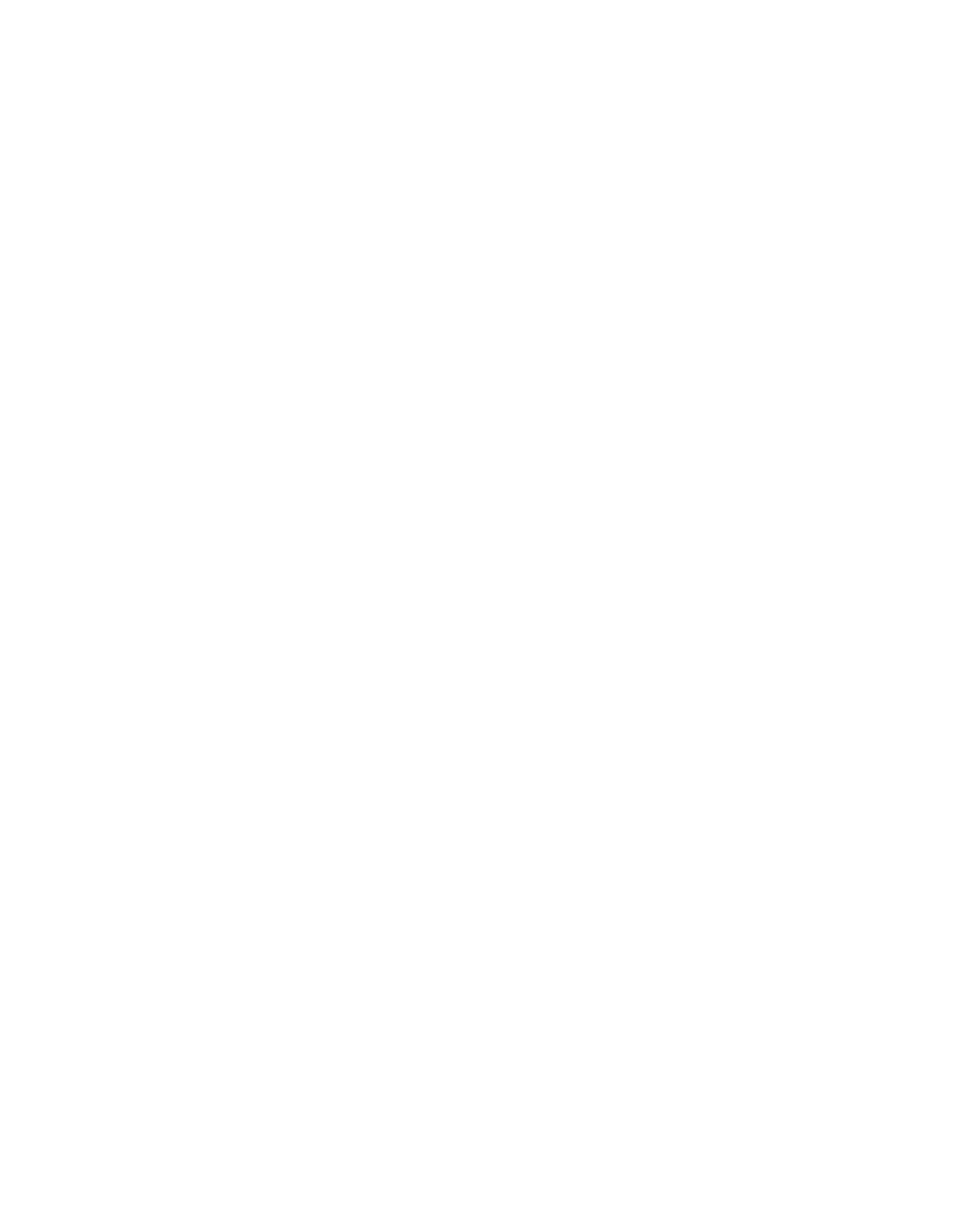#### **Warranty and Product Support**

Fluke Biomedical warrants this instrument against defects in materials and workmanship for one year from the date of original purchase OR two years if at the end of your first year you send the instrument to a Fluke Biomedical service center for calibration. You will be charged our customary fee for such calibration. During the warranty period, we will repair or at our option replace, at no charge, a product that proves to be defective, provided you return the product, shipping prepaid, to Fluke Biomedical. This warranty covers the original purchaser only and is not transferable. The warranty does not apply if the product has been damaged by accident or misuse or has been serviced or modified by anyone other than an authorized Fluke Biomedical service facility. NO OTHER WARRANTIES, SUCH AS FITNESS FOR A PARTICULAR PURPOSE, ARE EXPRESSED OR IMPLIED. FLUKE SHALL NOT BE LIABLE FOR ANY SPECIAL, INDIRECT, INCIDENTAL OR CONSEQUENTIAL DAMAGES OR LOSSES, INCLUDING LOSS OF DATA, ARISING FROM ANY CAUSE OR THEORY.

This warranty covers only serialized products and their accessory items that bear a distinct serial number tag. Recalibration of instruments is not covered under the warranty.

This warranty gives you specific legal rights and you may also have other rights that vary in different jurisdictions. Since some jurisdictions do not allow the exclusion or limitation of an implied warranty or of incidental or consequential damages, this limitation of liability may not apply to you. If any provision of this warranty is held invalid or unenforceable by a court or other decision-maker of competent jurisdiction, such holding will not affect the validity or enforceability of any other provision.

7/07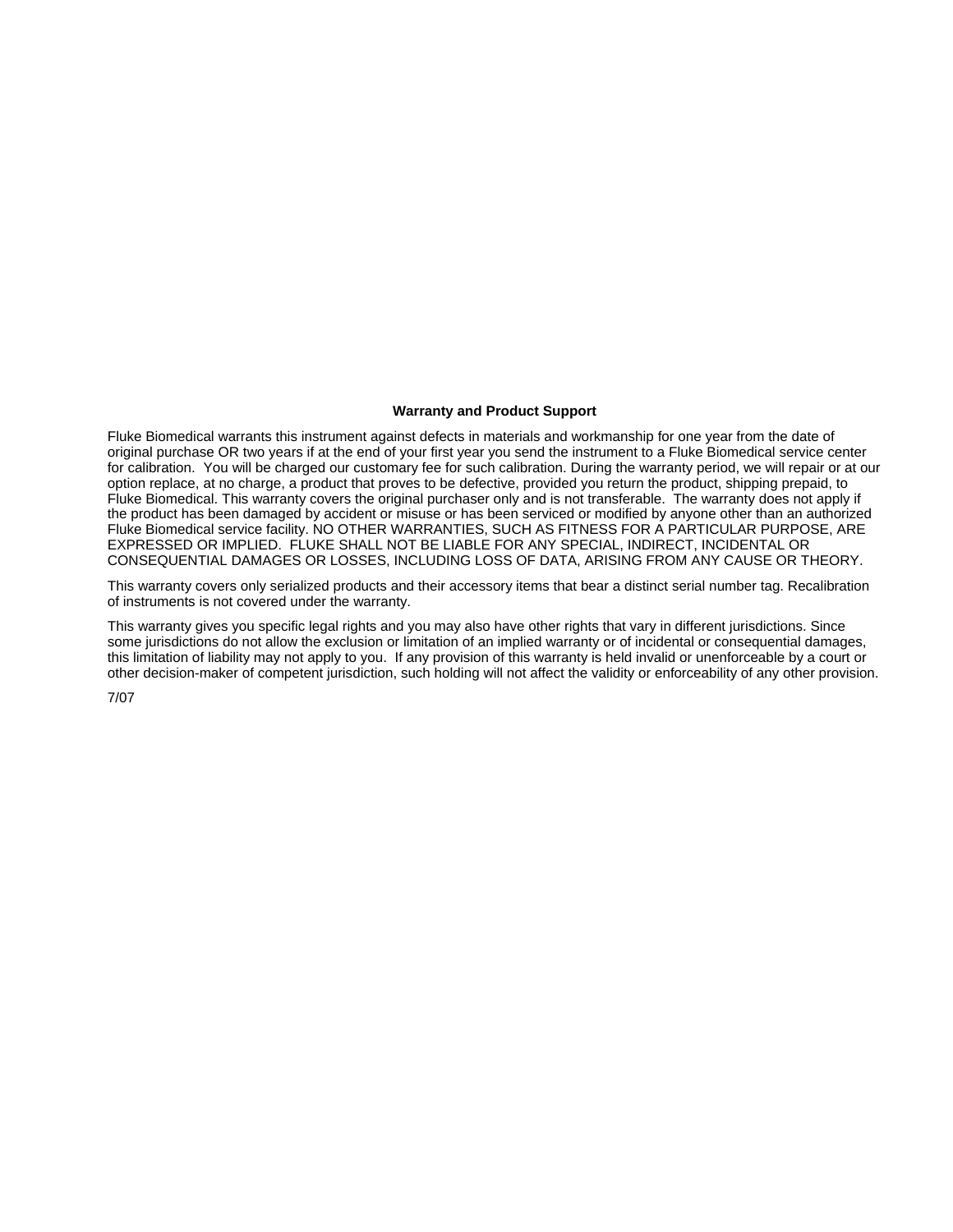#### *Notices*

#### All Rights Reserved

 Copyright 2013, Fluke Biomedical. No part of this publication may be reproduced, transmitted, transcribed, stored in a retrieval system, or translated into any language without the written permission of Fluke Biomedical.

#### Copyright Release

Fluke Biomedical agrees to a limited copyright release that allows you to reproduce manuals and other printed materials for use in service training programs and other technical publications. If you would like other reproductions or distributions, submit a written request to Fluke Biomedical.

#### Unpacking and Inspection

Follow standard receiving practices upon receipt of the instrument. Check the shipping carton for damage. If damage is found, stop unpacking the instrument. Notify the carrier and ask for an agent to be present while the instrument is unpacked. There are no special unpacking instructions, but be careful not to damage the instrument when unpacking it. Inspect the instrument for physical damage such as bent or broken parts, dents, or scratches.

#### Technical Support

For application support or answers to technical questions, either email techservices@flukebiomedical.com or call 1-800- 850-4608 or 1-440- 248-9300. In Europe, email techsupport.emea@flukebiomedical.com or call +31-40-2965314.

#### Claims

Our routine method of shipment is via common carrier, FOB origin. Upon delivery, if physical damage is found, retain all packing materials in their original condition and contact the carrier immediately to file a claim. If the instrument is delivered in good physical condition but does not operate within specifications, or if there are any other problems not caused by shipping damage, please contact Fluke Biomedical or your local sales representative.

Returns and Repairs

Return Procedure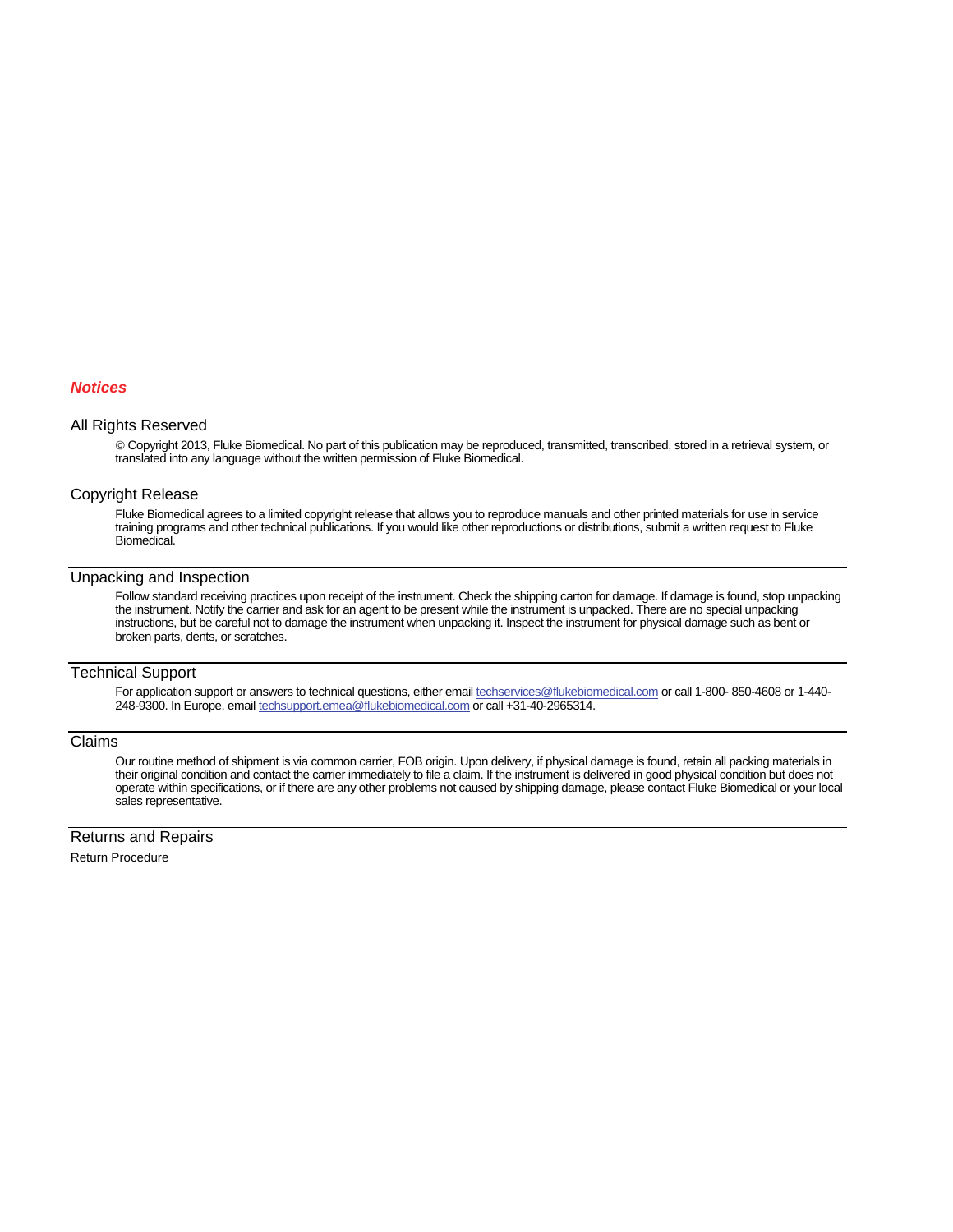All items being returned (including all warranty-claim shipments) must be sent freight-prepaid to our factory location. When you return an instrument to Fluke Biomedical, we recommend using United Parcel Service, Federal Express, or Air Parcel Post. We also recommend that you insure your shipment for its actual replacement cost. Fluke Biomedical will not be responsible for lost shipments or instruments that are received in damaged condition due to improper packaging or handling.

Use the original carton and packaging material for shipment. If they are not available, we recommend the following guide for repackaging:

- Use a double–walled carton of sufficient strength for the weight being shipped.<br>■ Use heavy paper or cardboard to protect all instrument surfaces. Use nonabras
- Use heavy paper or cardboard to protect all instrument surfaces. Use nonabrasive material around all projecting parts.
- Use at least four inches of tightly packed, industry-approved, shock-absorbent material around the instrument.

#### **Returns for partial refund/credit:**

Every product returned for refund/credit must be accompanied by a Return Material Authorization (RMA) number, obtained from our Order Entry Group at 1-440-498-2560.

Repair and calibration:

To find the nearest service center, go to www.flukebiomedical.com/service or

In the U.S.A.: Cleveland Calibration Lab Tel: 1-800-850-4608 x2564 Email: globalcal@flukebiomedical.com

 Everett Calibration Lab Tel: 1-888-99 FLUKE (1-888-993-5853) Email: service.status@fluke.com

In Europe, Middle East, and Africa: Eindhoven Calibration Lab Tel: +31-40-2675300 Email: ServiceDesk@fluke.com

In Asia: Everett Calibration Lab Tel: +425-446-6945 Email: service.international@fluke.com

To ensure the accuracy of the Product is maintained at a high level, Fluke Biomedical recommends the product be calibrated at least once every 12 months. Calibration must be done by qualified personnel. Contact your local Fluke Biomedical representative for calibration.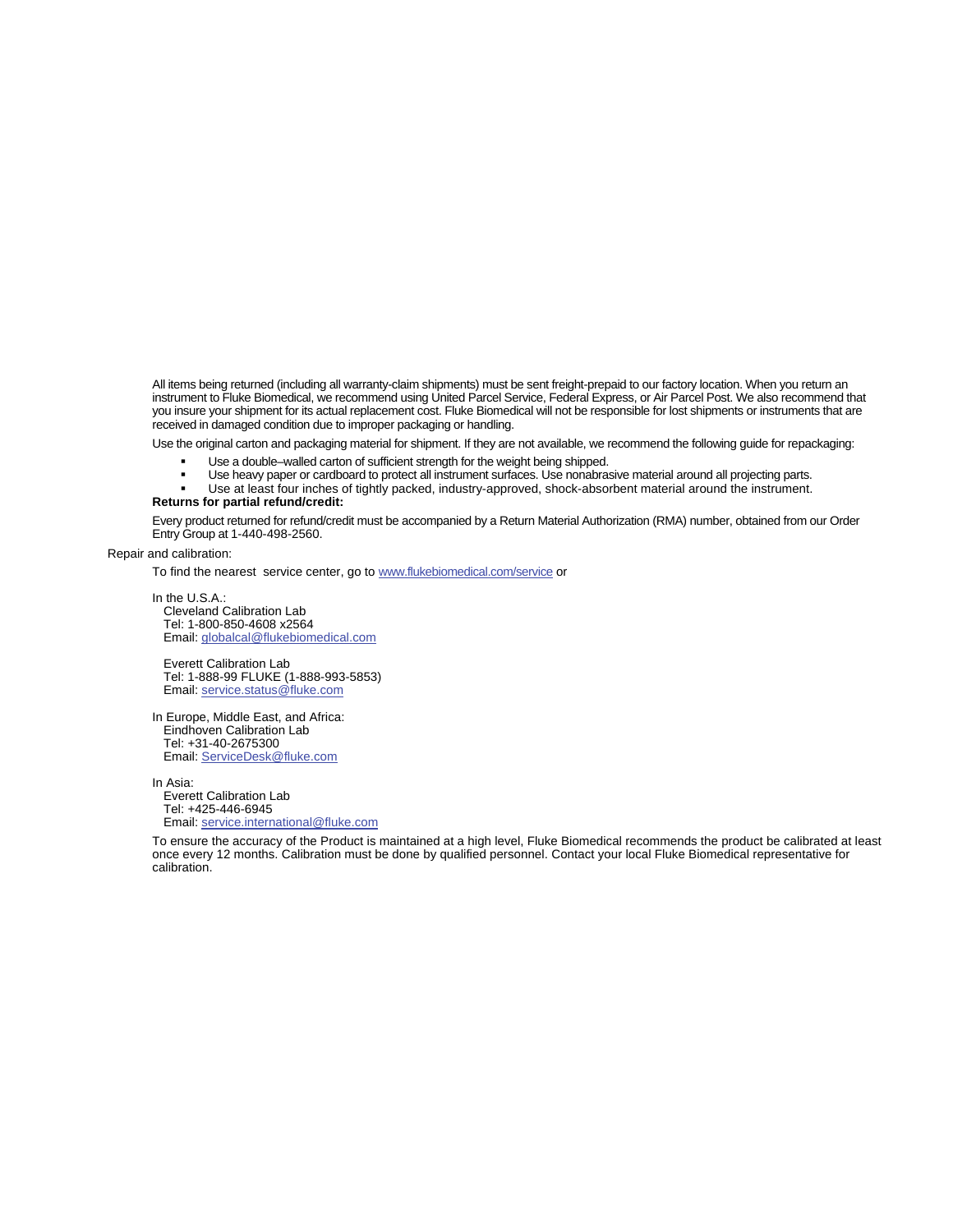#### **Certification**

This instrument was thoroughly tested and inspected. It was found to meet Fluke Biomedical's manufacturing specifications when it was shipped from the factory. Calibration measurements are traceable to the National Institute of Standards and Technology (NIST). Devices for which there are no NIST calibration standards are measured against in-house performance standards using accepted test procedures.

### **WARNING**

Unauthorized user modifications or application beyond the published specifications may result in electrical shock hazards or improper operation. Fluke Biomedical will not be responsible for any injuries sustained due to unauthorized equipment modifications.

#### Restrictions and Liabilities

Information in this document is subject to change and does not represent a commitment by Fluke Biomedical. Changes made to the information in this document will be incorporated in new editions of the publication. No responsibility is assumed by Fluke Biomedical for the use or reliability of software or equipment that is not supplied by Fluke Biomedical, or by its affiliated dealers.

## Manufacturing Location

The IDA-5 Infusion Device Analyzer is manufactured at Fluke Biomedical, 6920 Seaway Blvd., Everett, WA, U.S.A.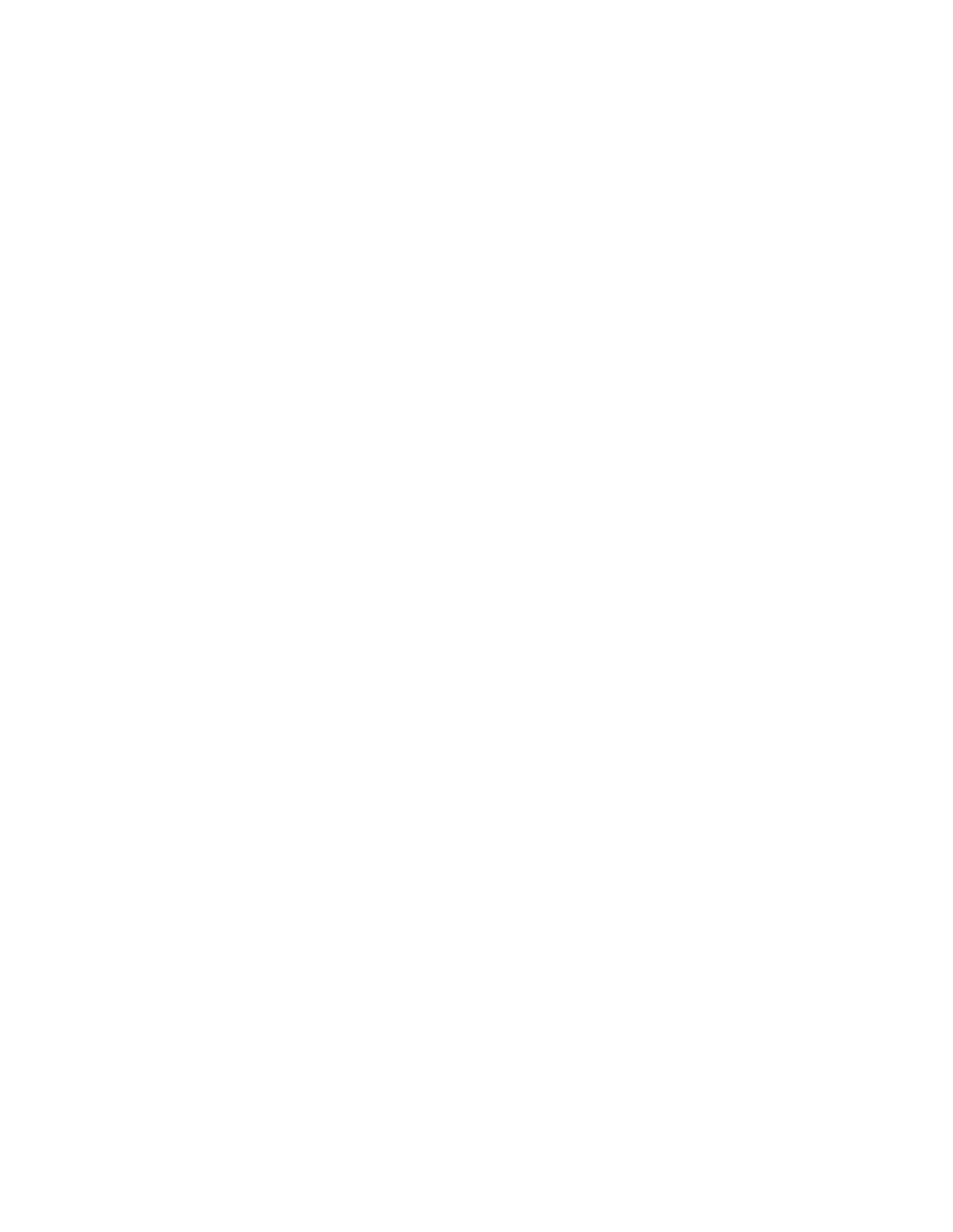# **Table of Contents**

# **Title**

# Page

| 5  |
|----|
| 6  |
| 8  |
| 8  |
|    |
| 9  |
| 10 |
| 10 |
| 10 |
| 10 |
| 10 |
| 11 |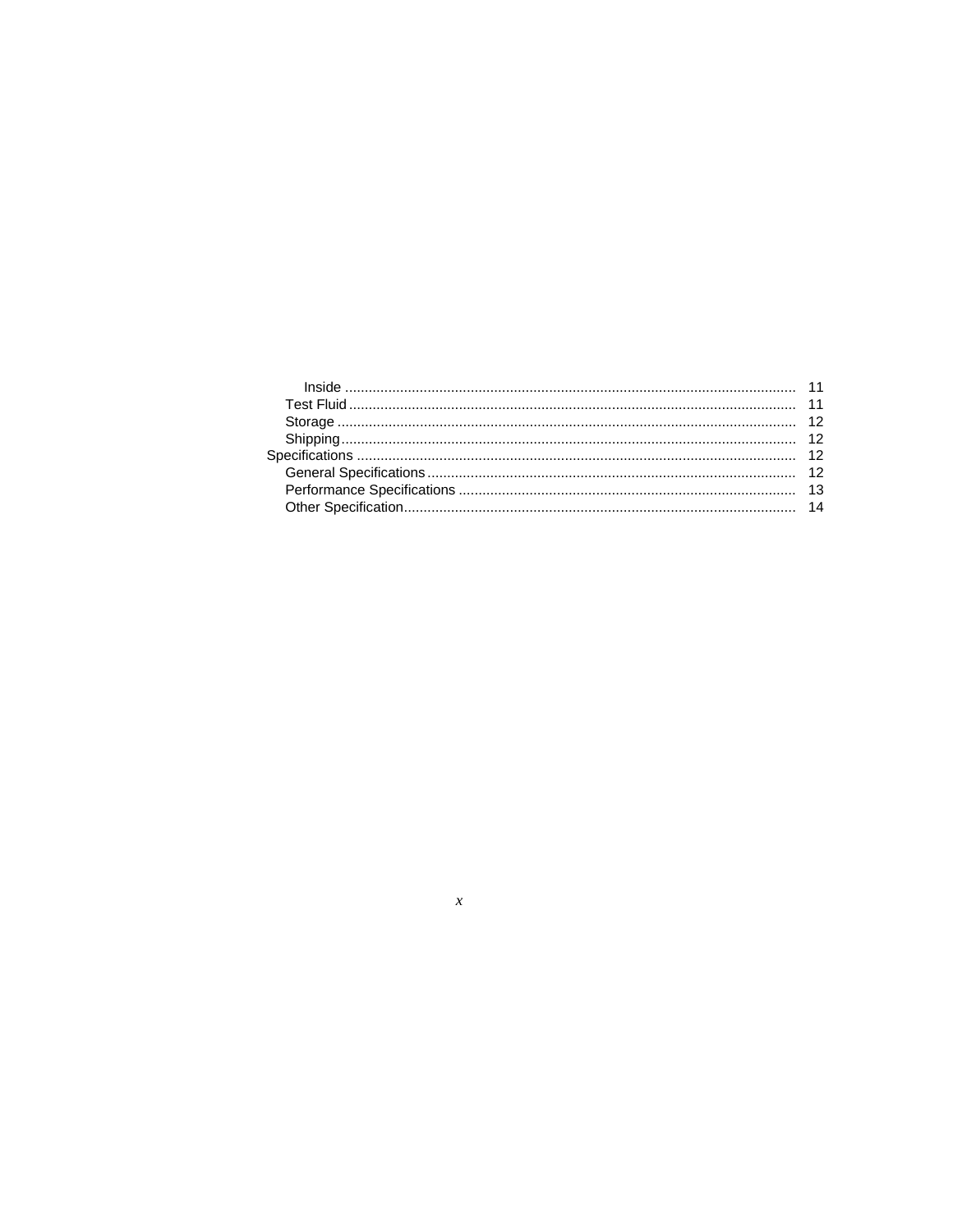# *Introduction*

The Fluke Biomedical IDA-5 Infusion Device Analyzer (the Product) is a precision instrument that examines the performance of medical infusion devices. The Product measures the flow rate and volume supplied, and the pressure generated in occlusion or blockages of the fluid line. A maximum of 4 infusion devices can be independently examined with the four-channel version of the Product.

# *Intended Use*

The Product is to be used by infusion device manufacturers, hospital biomedical engineering departments, and third-party service organizations. Use the Product to verify accurate performance of infusion devices through measurement of flow, volume, and pressure. The performance of a wide range of infusion devices can be analyzed including syringe, drop counting, peristaltic, and volumetric types. Non-steady flow rate pumps can also be analyzed. The Product uses distilled or deionized water with an optional wetting agent only.

# *Safety Information*

A **Warning** identifies hazardous conditions and actions that could cause bodily harm or death. A **Caution** identifies conditions and actions that could harm the Product, the equipment under test, or cause permanent loss of data.

#### **Warning**

**To prevent possible electrical shock, fire, or personal injury:** 

- **Read all safety Information before you use the Product.**
- **Carefully read all instructions.**
- **Use the product only as specified, or the protection supplied by the product can be compromised.**
- **Do not use the Product if it operates incorrectly.**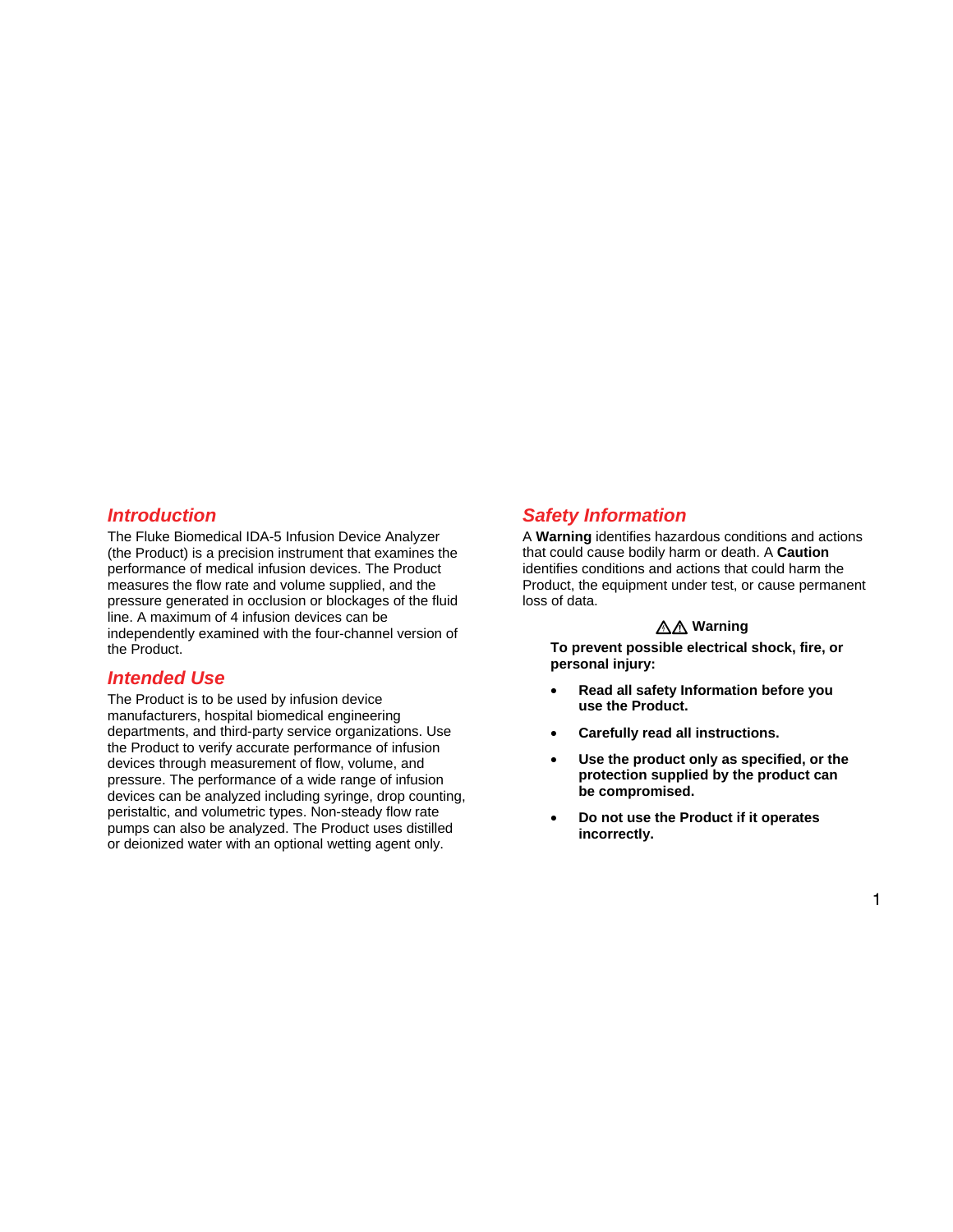*IDA-5 Getting Started* 

- **Do not use and disable the Product if it is damaged.**
- **Use this Product indoors only.**
- **Connect an approved three-conductor mains power cord to a grounded power outlet.**
- **Never use a two-prong plug adapter to connect primary power to the Product.**
- **Use only the mains power cord and connector approved for the voltage and plug configuration in your country and rated for the Product.**
- **Make sure the ground conductor in the mains power cord is connected to a protective earth ground. Disruption of the protective earth could put voltage on the chassis that could cause death.**
- **Replace the mains power cord if the insulation is damaged or if the insulation shows signs of wear.**
- **Turn the Product off and remove the mains power cord before cleaning the outer surface of the Product.**
- **Do not open the Product unless you are qualified.**
- **Do not use the Product around explosive gas, vapor, or in damp or wet environments.**
- **Do not use the Product on infusion devices that are attached to patients.**
- **Do not reuse test tubing or syringes for patient infusion**
- **Avoid possible contamination of reusable components due to backflow conditions. Some older style infusion devices may have reusable components that could come in direct contact with the fluids being pumped. When testing these types of devices take care to avoid possible contamination of reusable components.**
- **Do not use delivery set or components that have been used for testing for patient infusion.**
- **Do not connect the Product to a patient or equipment connected to a patient. The Product is intended for equipment evaluation only and should never be used in diagnostics, treatment or in any other capacity where the Product would come in contact with a patient.**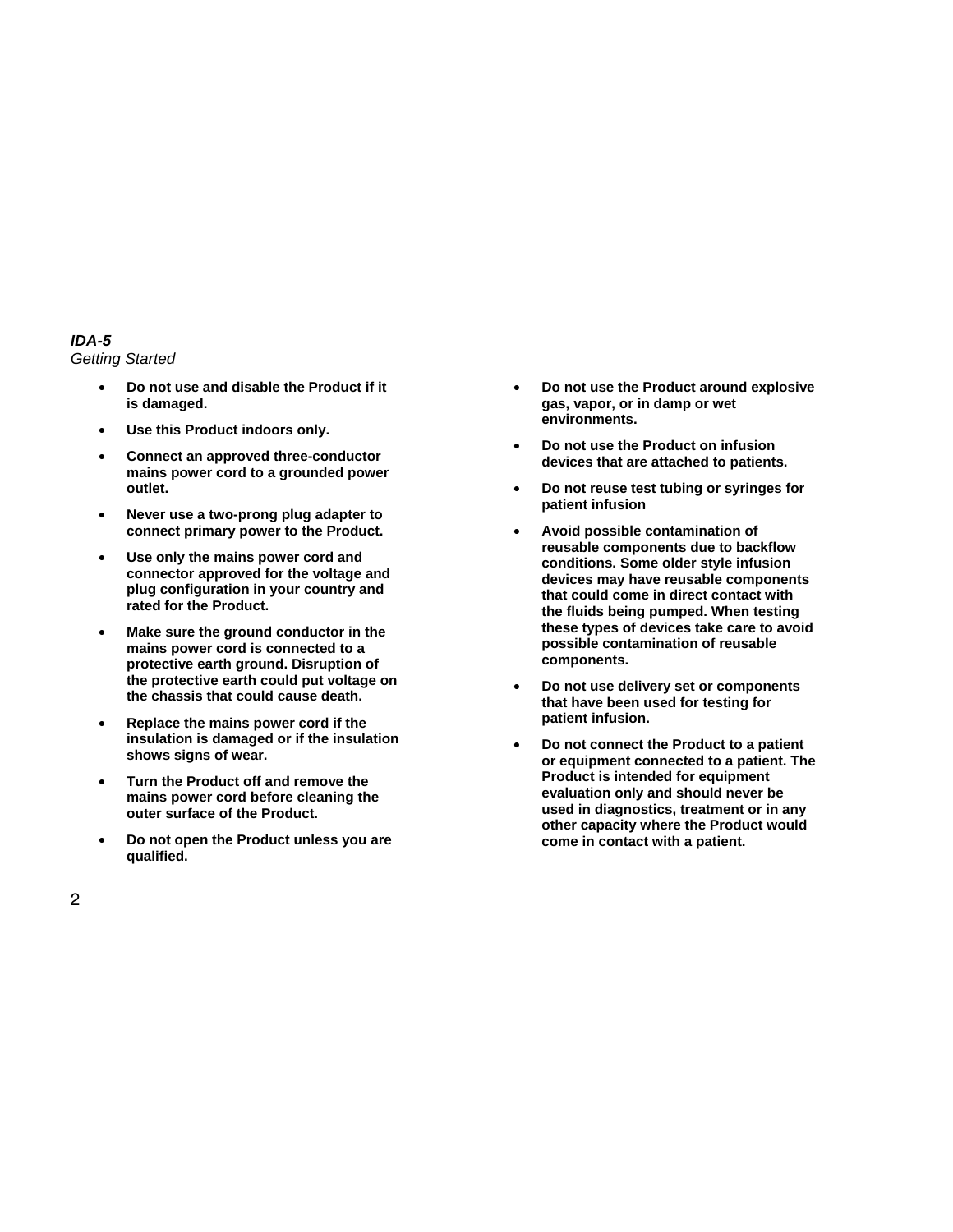- **The Product must be properly earthed. Only use a supply socket that has a protective earth contact. If there is any doubt as to the effectiveness of the supply socket earth, do not connect the Product. Do not use a two-conductor adapter or extension cord. This will break the protective ground connection.**
- **Many components on the printed circuit board are static sensitive. ESD precautions should be observed when handling the printed circuit board assembly.**
- **To avoid shock hazard and for proper Product operation, connect the factory supplied three-conductor line power cord to a properly grounded power outlet. Do not use a two-conductor adapter or extension cord; this will break the protective ground connection.**
- **The Product is intended for use by trained service technicians to perform periodic inspections on a wide range of medical equipment. The testing procedures are menu-driven, and simple to operate.**
- **The Product is intended for use with single-phase, grounded power. It is not intended for dual, split-phase or threephase power configurations. But it can be used with any power system that supplies the correct voltages for singlephase and is grounded.**
- **This Product is intended to be used in the laboratory environment, outside of the patient care area, and is not intended for use on patients, or to test devices while connected to patients. This Product is not intended to be used to calibrate medical equipment and not intended for over the counter use.**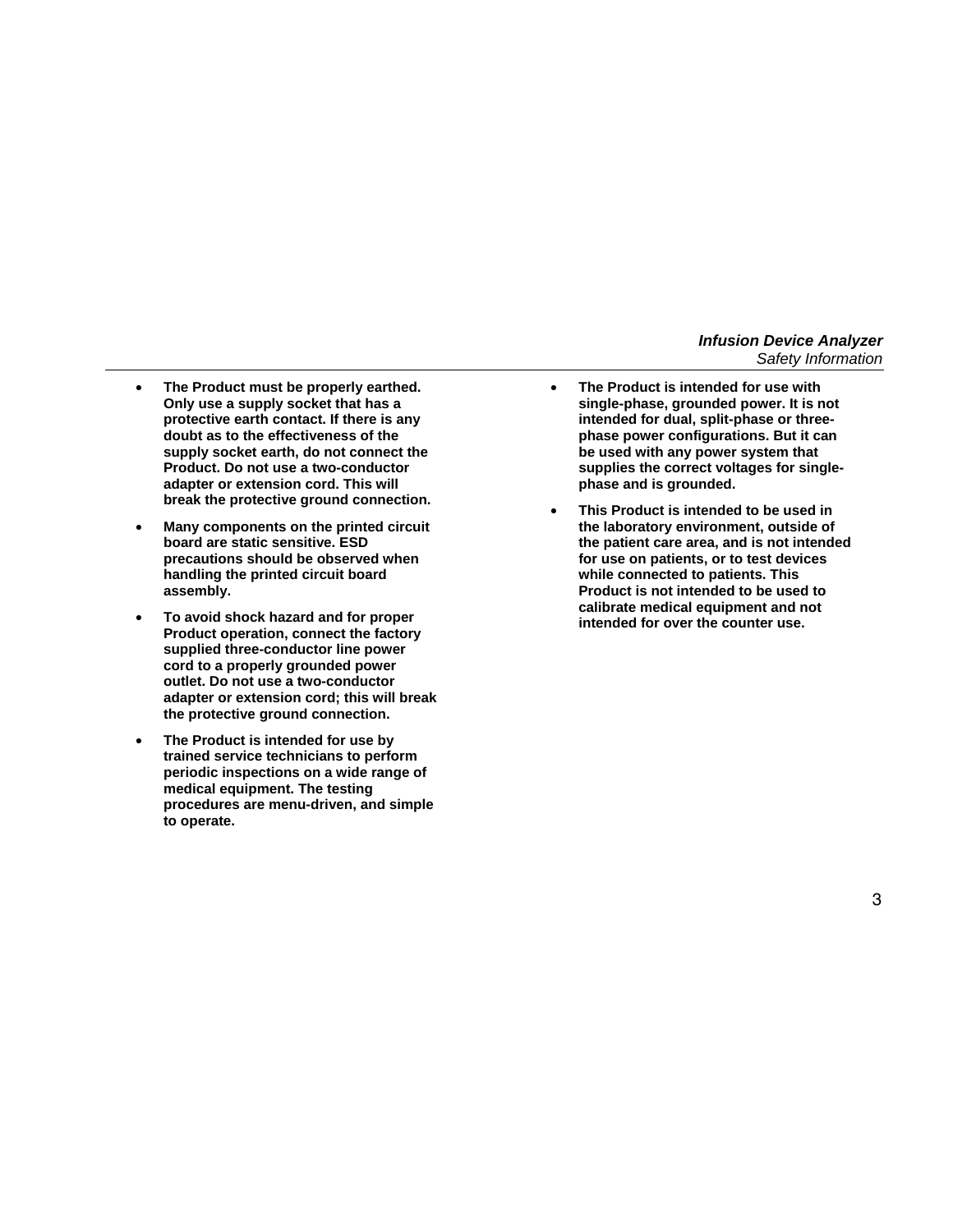#### *IDA-5 Getting Started*

#### **Caution**

**To prevent possible damage to the product or to equipment under test:** 

- **Only qualified service personnel should service the Product.**
- **Only qualified technical personnel should perform troubleshooting and service procedures on internal components.**
- **Only use degassed de-ionized water with the Product. Wetting agent may be added.**
- **Do not use high-viscosity fluids. Oils (solvents, or strong chemicals) may also damage or contaminate the Product.**
- **Do not use "Bleach" sterilizing agents or alcohols.**
- **Do not rapidly switch the Product On or Off, nor remove the line cord while energized.**
- **Remove internal water before shipping or storing. Do not use compressed air to clean out the Product.**
- **Do not expose the Product to temperature extremes. For proper operation, ambient temperatures should be from 15 °C to 30 °C (59 °F to 86 °F). Performance may be adversely affected if temperatures fluctuate above or below this range. For Storage Temperature limits, see the Specifications section.**
- **Do not use the Product in close proximity to sources of strong electromagnetic radiation (e.g., unshielded intentional RF sources). These sources may interfere with proper operation.**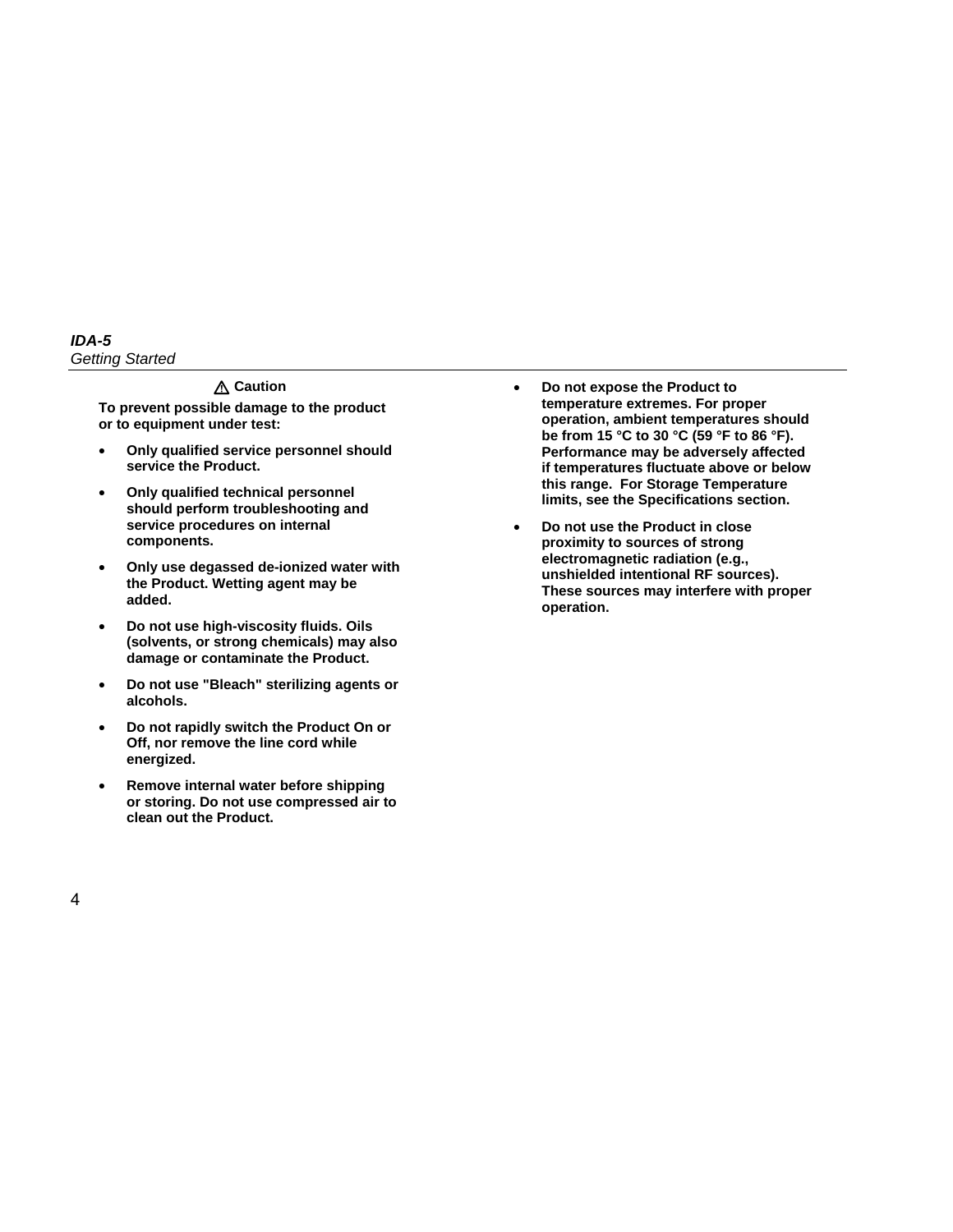# *Symbols*

Symbols used on the Product or in this manual are shown in Table 1.

| Symbol     | <b>Description</b>                                                                                                                                                                                                                                                                                                                                                                                                                                                                                             | Symbol | <b>Description</b>                                                                                                                                     |
|------------|----------------------------------------------------------------------------------------------------------------------------------------------------------------------------------------------------------------------------------------------------------------------------------------------------------------------------------------------------------------------------------------------------------------------------------------------------------------------------------------------------------------|--------|--------------------------------------------------------------------------------------------------------------------------------------------------------|
|            | Risk of Danger. Important information.<br>See Manual.                                                                                                                                                                                                                                                                                                                                                                                                                                                          |        | Hazardous voltage. Risk of electric shock.                                                                                                             |
| $\epsilon$ | Conforms to European Union directives.                                                                                                                                                                                                                                                                                                                                                                                                                                                                         | CAT II | Measurement category II is applicable to test and<br>measuring circuits connected directly to utilization<br>points of low voltage mains installation. |
| 賔          | This product complies with the WEEE Directive (2002/96/EC) marking requirements. The affixed label indicates<br>that you must not discard this electrical/electronic product in domestic household waste. Product Category:<br>With reference to the equipment types in the WEEE Directive Annex I, this product is classed as category 9<br>"Monitoring and Control Instrumentation" product. Do not dispose of this product as unsorted municipal waste.<br>Go to Fluke's website for recycling information. |        |                                                                                                                                                        |

#### **Table 1. Symbols**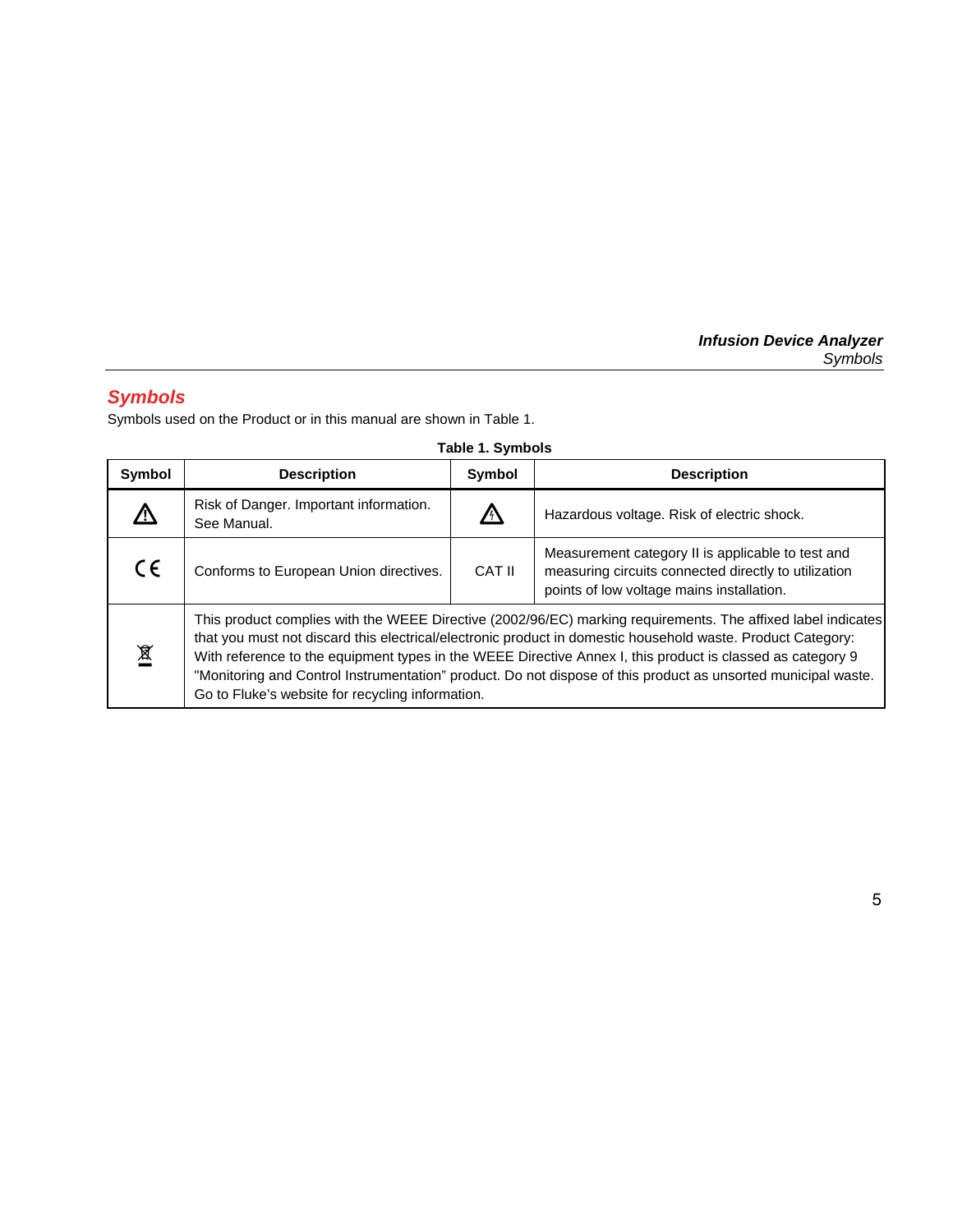# *Instrument Familiarization*

Tables 2 and 3 and Figures 1 and 2 tell you about the controls and connections on the front and rear panels of the Product.

| <b>Item</b>       | <b>Description</b>                                                                                                              |  |  |  |
|-------------------|---------------------------------------------------------------------------------------------------------------------------------|--|--|--|
| $\left(1\right)$  | Display (LCD)                                                                                                                   |  |  |  |
| $\left( 2\right)$ | Power on indicator                                                                                                              |  |  |  |
| $\left(3\right)$  | ESC (escape) button – Moves back one step or<br>does the operation given on the display.                                        |  |  |  |
| 4                 | ENTER button – Operates the highlighted<br>function or moves to the subsequent data-entry<br>field.                             |  |  |  |
| $\left[5\right]$  | Arrow buttons – Moves the highlight on menus<br>in the direction of the arrow or operates the<br>function shown on the display. |  |  |  |
| $6^{\circ}$       | Flow inlet ports – One port for each<br>measurement channel.                                                                    |  |  |  |



**Figure 1. Front-Panel Controls and Connections**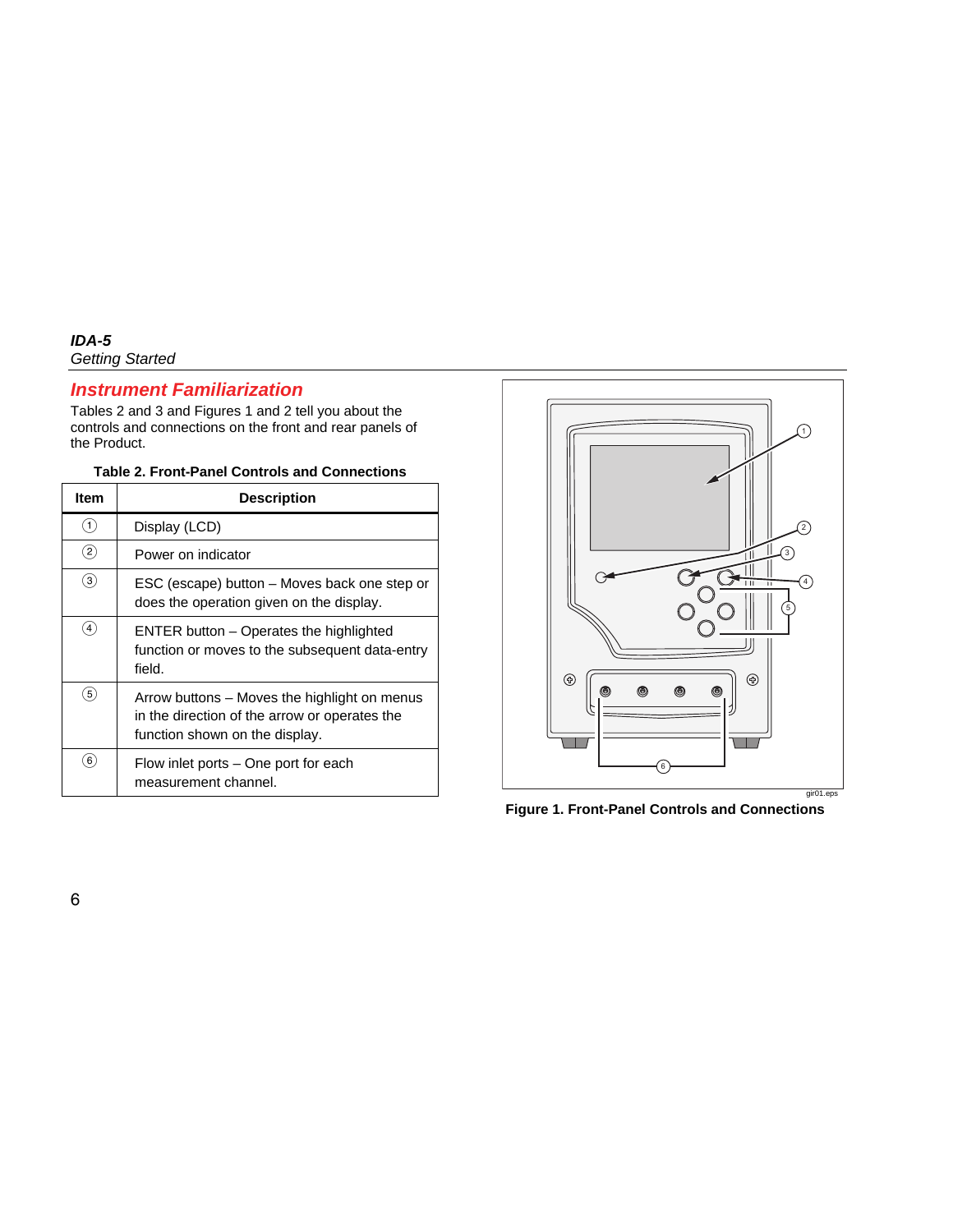### *Infusion Device Analyzer*

*Instrument Familiarization* 

| <b>Table 3. Rear-Panel Controls and Connections</b> |                                                                                                                  |  |
|-----------------------------------------------------|------------------------------------------------------------------------------------------------------------------|--|
| <b>Item</b>                                         | <b>Description</b>                                                                                               |  |
| $\left( 1\right)$                                   | Handle                                                                                                           |  |
| $\circled{2}$                                       | Power switch                                                                                                     |  |
| ③                                                   | Power inlet<br>Equipotential post                                                                                |  |
| $\left( 4\right)$                                   |                                                                                                                  |  |
| $\left( 5\right)$                                   | USB "B" connector - Computer connection.                                                                         |  |
| $\left( 6\right)$                                   | USB "A" connectors – Connect a maximum of<br>four accessories such as:<br>Keyboard<br>Printer<br>Bar-Code reader |  |
| $\left( 7\right)$                                   | Fluid outlets – One per measurement<br>channel. Channel 1 at right and channel 4 at<br>left.                     |  |



**Figure 2. Rear-Panel Controls and Conn**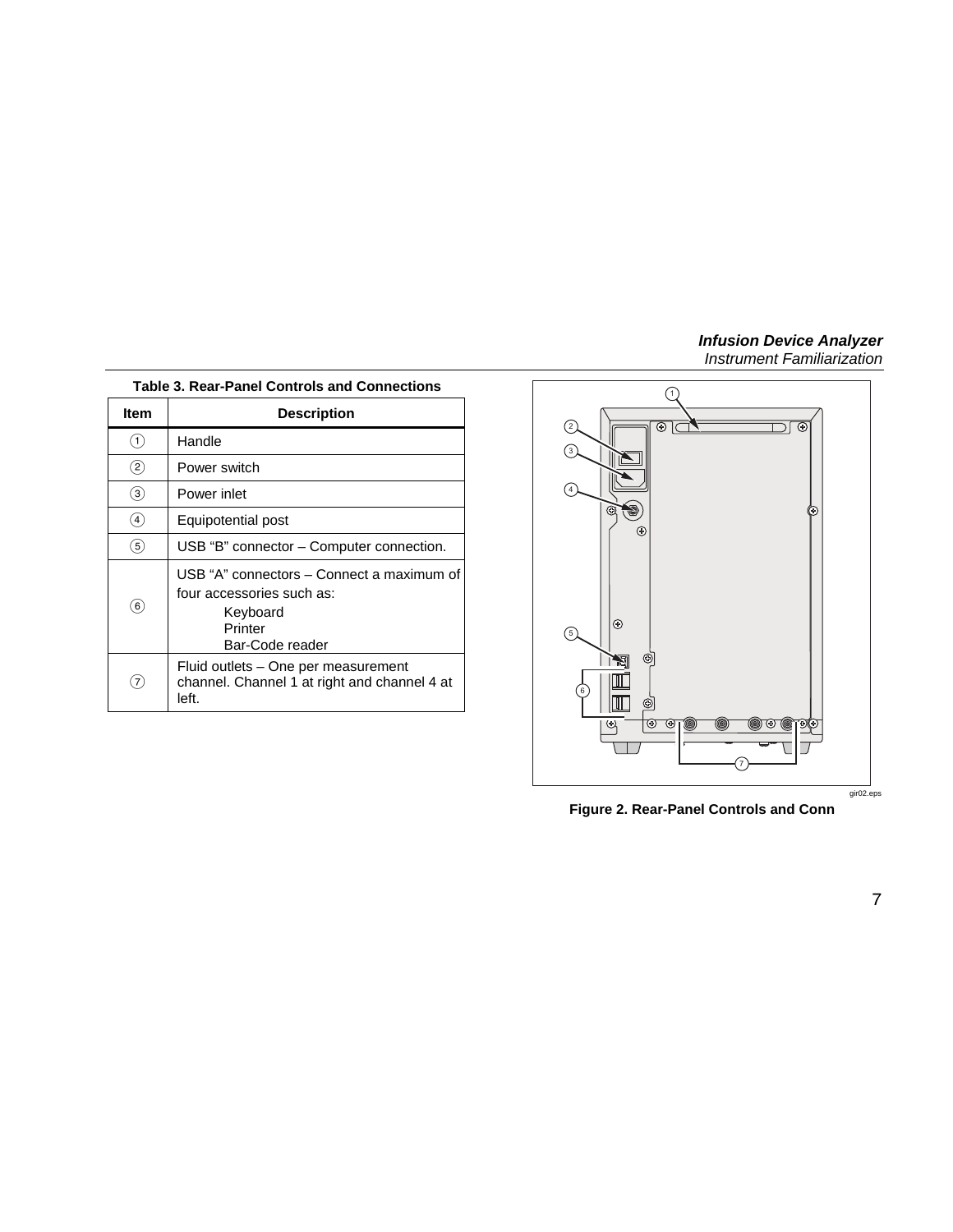# *Product Connections*

The Product connects to infusion devices through the front-panel inlet ports. Fluid drain hoses and accessories connections are made through the rear-panel connections.

### *Connect Infusion Devices*

As shown in Figure 3, it is recommended that all infusion device connections be made to the Product front-panel inlet connectors through 3-way stopcocks.

The channel 4 inlet shown in Figure 3, shows a 20 ml syringe attached to one 3-way stopcock inlet. The syringe can be used to help priming. It can be used as shown or can be connected further away from the inlet to help for flow tests. The syringe can be shared among the channels and removed after the channel is primed.

Follow these recommendations when you connect to the inlet tubing circuits:

- Use adequate prime volumes (for example, 10 ml) to push through any bubbles.
- Use the stopcocks at the inlet to prevent fluid backflow out of inlets between tests.
- When you connect to the inlet circuits (for example, when you attach the priming syringes to the stopcocks) make sure no new bubbles are introduced.



gir03.eps

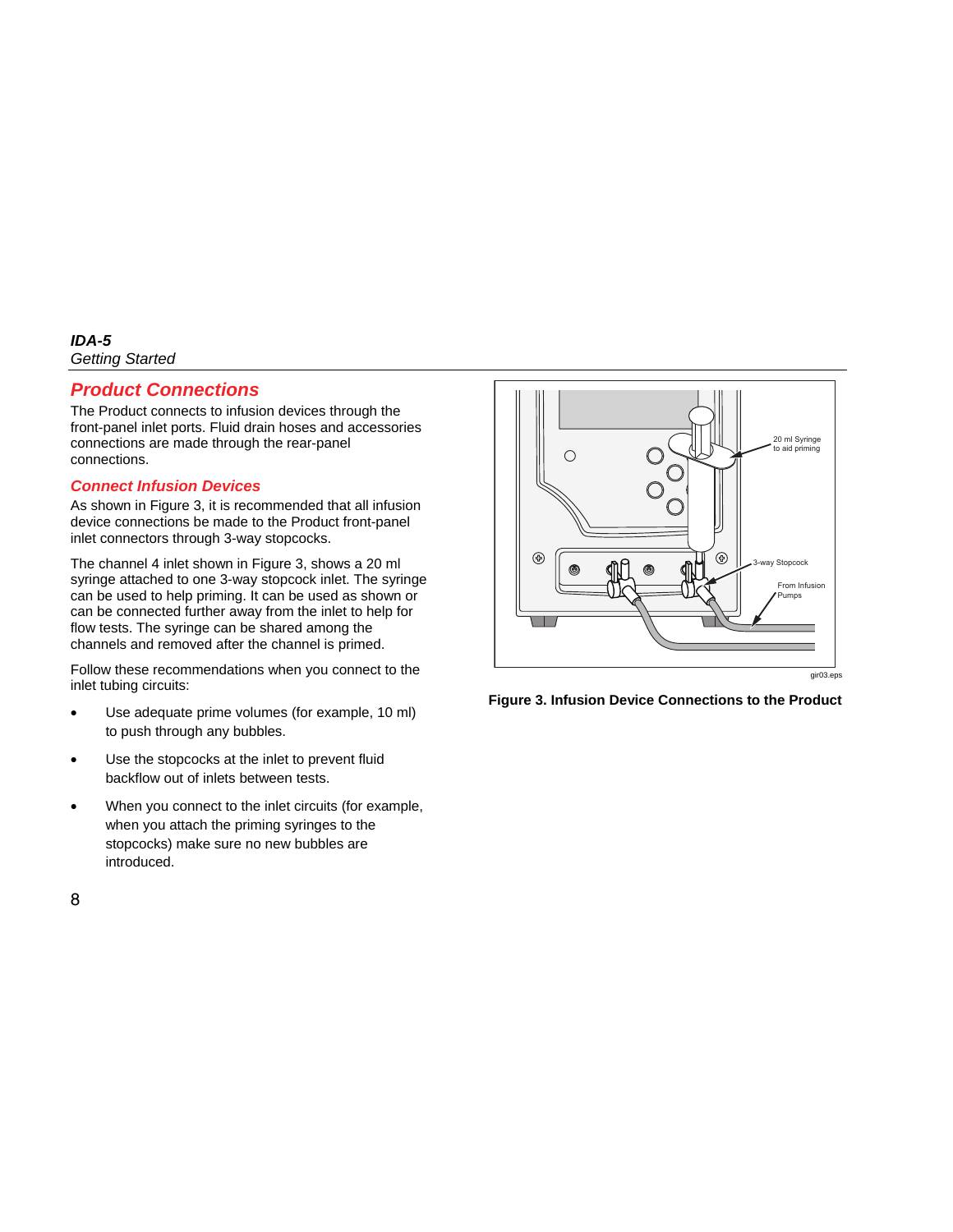# **Caution**

**Do not use delivery set or components that have been used for prior testing for patient infusion.** 

#### *Note*

*Before you use the delivery set (tubing, syringe, etc.), make sure it is within the specified use period of the manufacturer. Many sets are made to be used only once.* 

#### *Connect Drains to the Product*

Figure 4 shows tubing connected to the rear-panel outlets of the Product.



**Figure 4. Drain Connections to the Product** 

When you connect drain tubing to the Product outlets:

- Connect different drain tubes to each channel.
- Do not connect the drain tubes together.
- The drain tubes should not be allowed to rise more than 10 cm (4 in) at any point above the height of the inlet ports of the Product.
- The discharge end of the drain tubes must not be more than 10 cm (4 in) below the bottom of the Product.

# *Connect Accessories*

Accessories connect to any of the four USB "A" ports on the rear-panel of the Product. Use a USB cable that is less than 3 meters long.

#### *Note*

*When an accessory is connected to a Product that is ON, some seconds are necessary before the accessory is recognized.*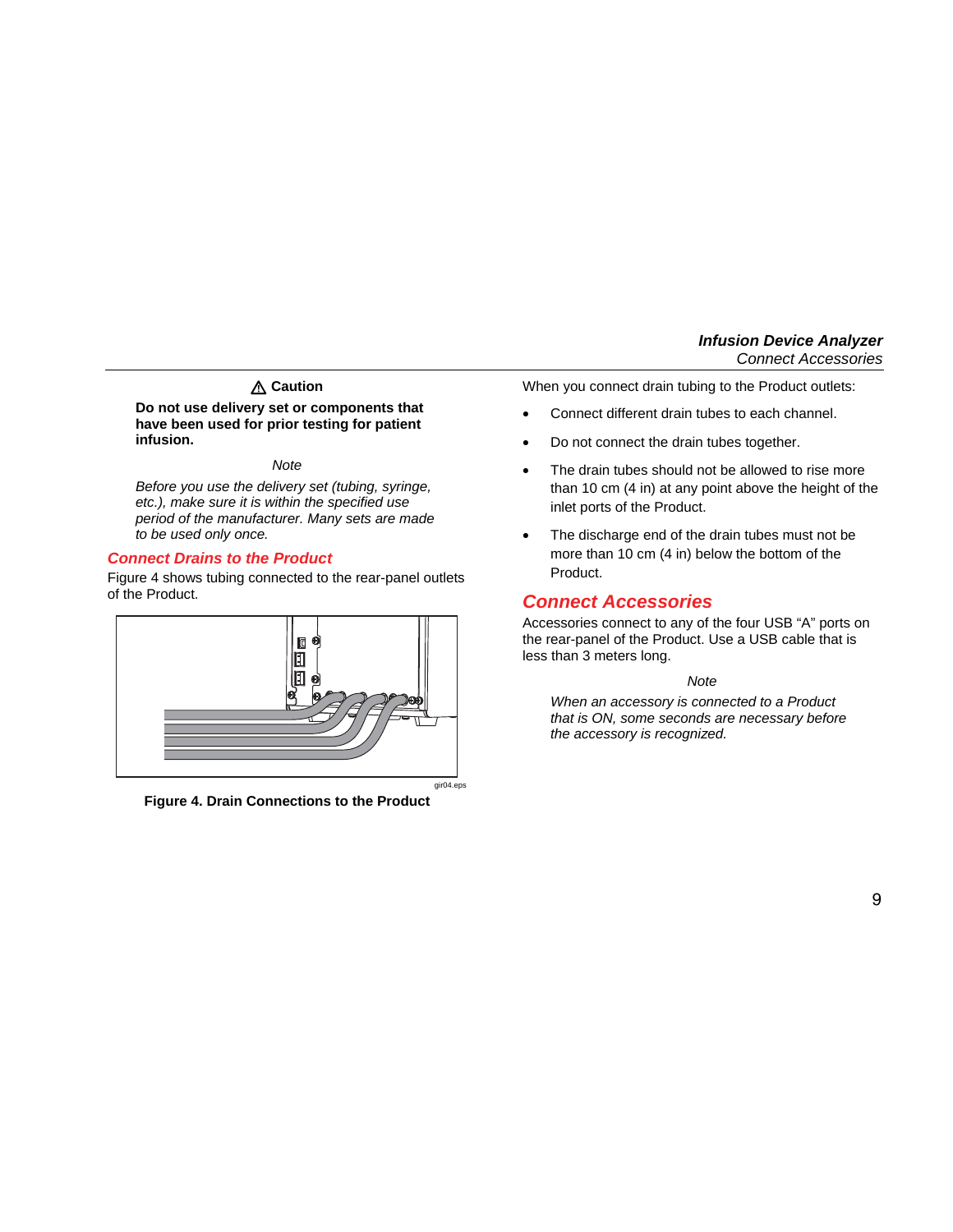## *Keyboard*

It is recommended that a small footprint USB keyboard be used with the Product. The keyboard is necessary to record data about the infusion device under test.

*Note* 

*The keyboard must not have an internal USB hub (for example, no extra USB ports).* 

# *Bar Code Reader*

A bar code reader can also be used to scan infusion device data into the Product.

### *Printer*

A printer that supports PCL-5 (or higher) printercommand language can be used with the Product to print test results and reports.

# *Product Maintenance*

The subsequent sections tell you how to maintain the Product.

## *Clean the Product*

# **Warning**

**To prevent possible electrical shock, fire, or personal injury:** 

- **Turn the Product off and remove the mains power cord. Stop for two minutes to let the power assemblies discharge before you open the fuse door.**
- **Do not operate the Product with covers removed or the case open. Hazardous voltage exposure is possible.**
- **Disconnect the mains power cord before you remove the Product covers.**
- **Remove the input signals before you clean the Product.**
- **Use only specified replacement parts.**
- **Use only specified replacement fuses.**
- **Have an approved technician repair the Product.**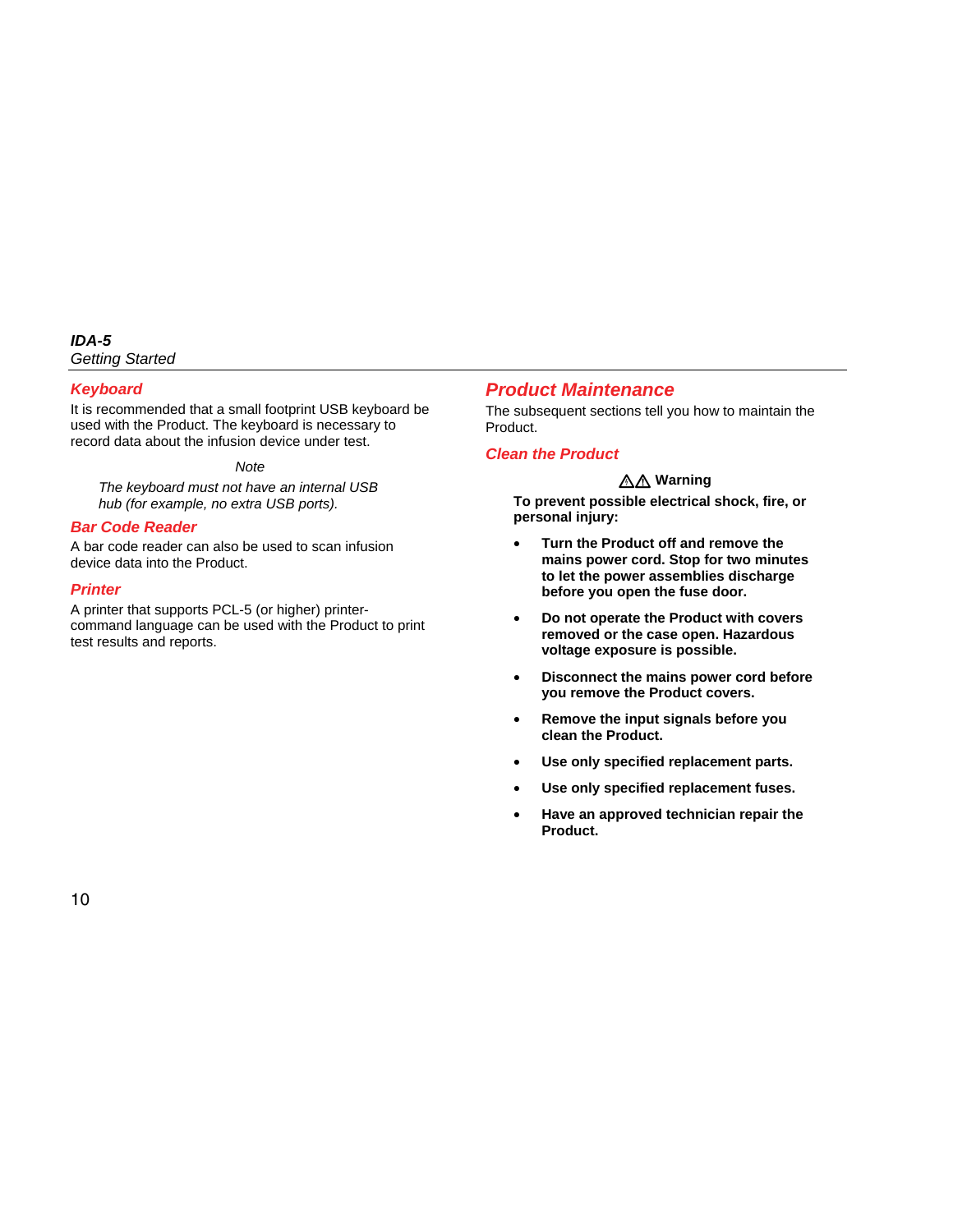- **Do not pour fluid onto the Product surface. Fluid seepage into the electrical circuitry may cause the Product to fail.**
- **Do not use spray cleaners on the Product. Such action may force cleaning fluid into the Product and damage electronic components.**

## **Caution**

**To prevent possible damage to the Product or to equipment under test, remove the input signals before you clean the Product.** 

#### *Outside*

To clean the outside of the Product, disconnect from the power supply and use only a damp cloth with mild detergent.

#### *Inside*

It is possible that microbial growth can become present in the transducers of the Product. It is recommended that you clean the transducers at 3 month intervals. To clean the inside of the Product, inject 20 ml of a warm water and detergent solution into the Fluid Inlet Port. After 5 minutes, flush with clean water. Always pass water from the fluid inlets to the outlets.

#### *Test Fluid*

The Product is intended to operate with de-ionized water with added detergent. Fluids intended for use on patients, such as high viscosity, oily, or corrosive substances will damage the measurement system. Tap water can contain contaminates which can also damage the transducer.

Test fluid can be made with de-ionized water and a wetting agent such as MICRO-90. It is recommended that a 0.1 % solution of MICRO-90 in de-ionized water (preferably degassed) be prepared in volume for daily use and kept in a sealed vessel. If the water makes too much foam, then a 0.05 % dilution is recommended.

MICRO-90 is available from:

International Product Corp. 201 Connecticut Dr. P.O. Box 70 Burlington, NJ 08016-0070 USA Tel 609 386 8770

International Product Corp. 1 Church Row Chistlehurst, Kent BR7 5PG United Kingdom Tel. 0208 467 8944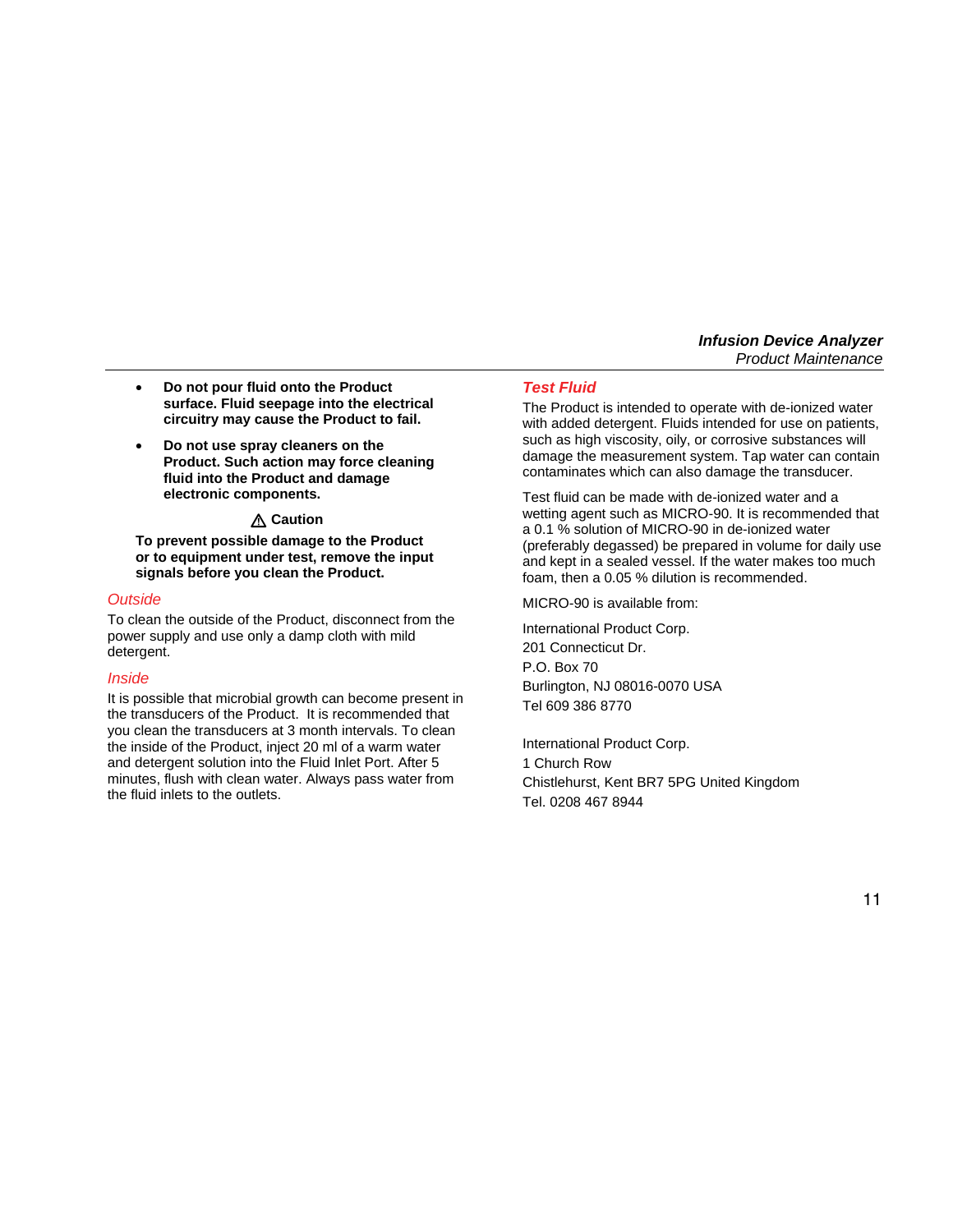### *Storage*

Remove all water from the Product before storage, particularly if temperatures can fall below 5 °C (41 °F). Do not pressurize the inlet ports. It is safest to use a medical suction pump to drain the measuring channels and use the Cycle Valves from the Calibration menu (follow onscreen instructions).

## *Shipping*

Remove all liquid from the Product before shipping. To prevent liquid from entering the ports, put the Product in a large plastic bag. Put the bagged Product into its shipping carton. If this is not available, make sure there is shock protection with a minimum of 5 cm compressible cushioning inside the carton (e.g. 60 cms x 60 cms x 60 cms).

# *Specifications*

# *General Specifications*

| Operating Voltage<br>Range 100 to 240 V ac<br>Supply Frequency 50/60 Hz |                                                                                      |
|-------------------------------------------------------------------------|--------------------------------------------------------------------------------------|
| Supply Power <50 VA                                                     |                                                                                      |
|                                                                         | Fuses 20 mm T1.6 A H 250 V x 2                                                       |
|                                                                         | $8 \times 8$ (in.)                                                                   |
|                                                                         |                                                                                      |
|                                                                         |                                                                                      |
| Temperature                                                             |                                                                                      |
|                                                                         | 86°F)                                                                                |
|                                                                         | Storage-20 °C to +40 °C (-4 °F to<br>+104 $\degree$ F) when drained of all<br>liquid |
| Humidity  10 % to 90 % non-                                             | condensing                                                                           |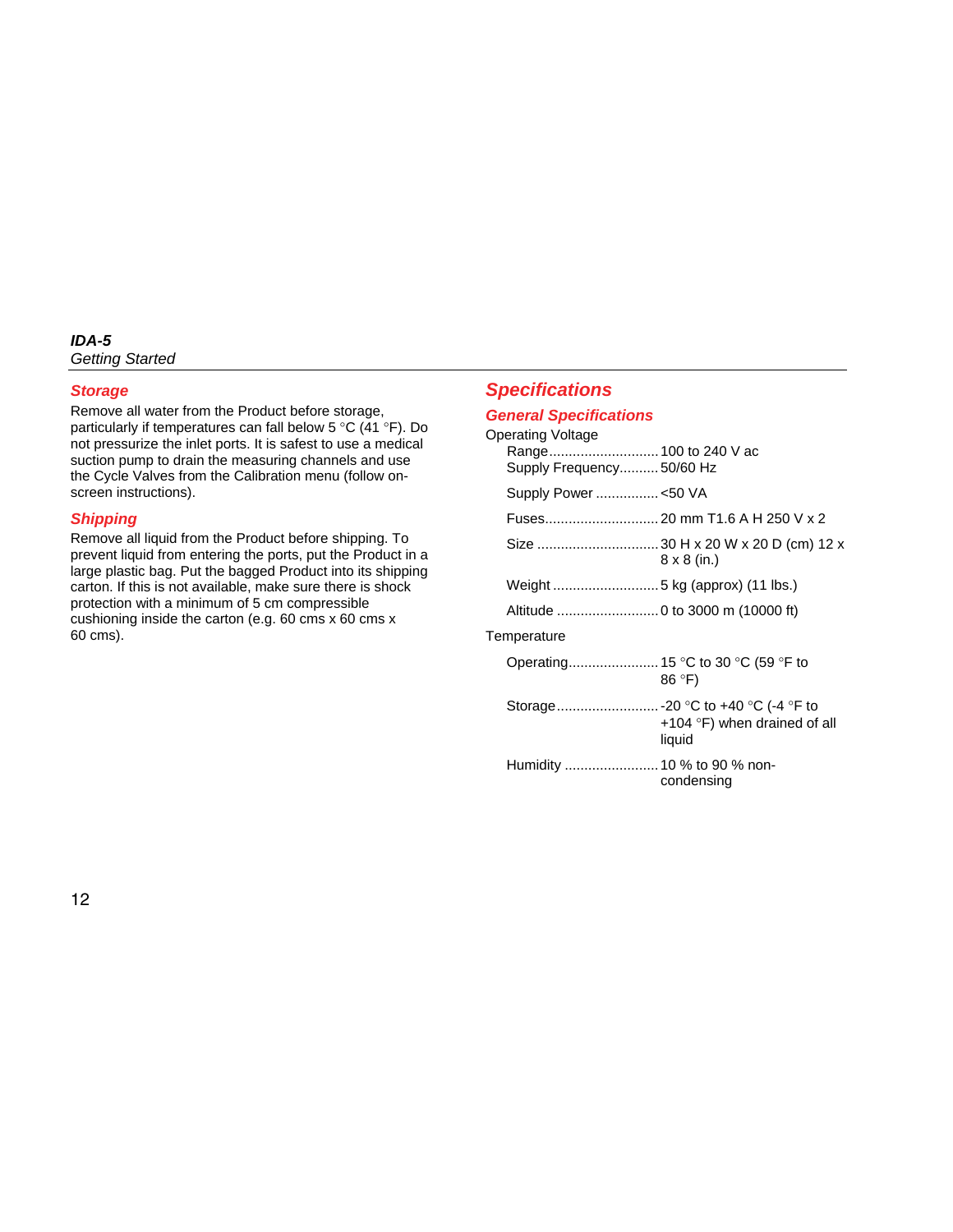## *Performance Specifications*

#### Flow Rate Measurement

| Method | .Flow is calculated by<br>measuring volume over time                                                                                                                                                                                                                                |
|--------|-------------------------------------------------------------------------------------------------------------------------------------------------------------------------------------------------------------------------------------------------------------------------------------|
|        | is shown)                                                                                                                                                                                                                                                                           |
|        | flows of 16 to 200 ml/h for<br>volumes over 20 ml,<br>otherwise 2 % of reading $±1$<br>LSD for volumes over 10 ml<br>under laboratory conditions.<br>Degassed water at 15 to<br>30 °C (59 to °86 F) is<br>recommended for long tests.<br>Accuracy for >1500 ml/hr not<br>specified. |

Max Test Duration........100 hours

| Volume Measurement              |                                                                                                                                                         |
|---------------------------------|---------------------------------------------------------------------------------------------------------------------------------------------------------|
|                                 | Method  Volume is measured directly<br>by the measuring module in<br>minimum sample sizes of<br>60 µl                                                   |
| Range 0.06 ml to 9999 ml        |                                                                                                                                                         |
|                                 | flow rates of 16 to 200 ml/h<br>for volumes over 20 ml.<br>otherwise 2 % of reading<br>±1 LSD for volumes over<br>10 ml under laboratory<br>conditions. |
| Max Test Duration 100 hours     |                                                                                                                                                         |
| PCA Bolus/Dual Flow Measurement |                                                                                                                                                         |
|                                 | Method  See Volume measurement<br>above                                                                                                                 |
| Min Bolus Volume  0.5 ml        |                                                                                                                                                         |
| Resolution  60 µl increments    |                                                                                                                                                         |
| Max Test Duration 100 hours     |                                                                                                                                                         |